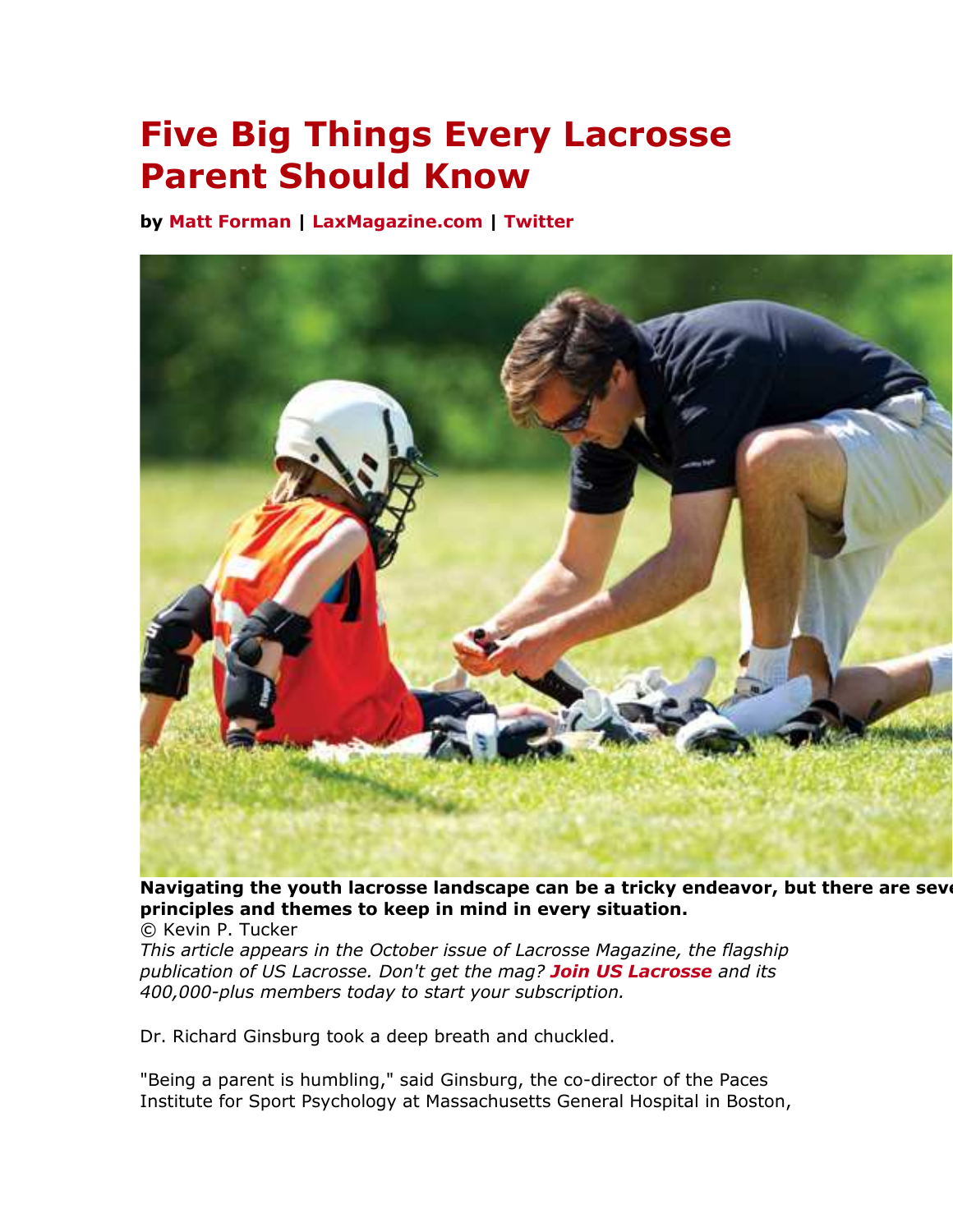faculty member at Harvard University, US Lacrosse Sports Science and Safety Committee member and co-author of "Whose Game Is It, Anyway?"

"As a parent, I'm getting more and more data on myself. I'm amazed at how many mistakes I'm making, and how often I can get swept up in the very things that I'm warning parents about. I've studied this, and I've written books about it. And I still find myself vulnerable to these things," Ginsburg said.

"It's hard work. No one is perfect here. Ninety-nine percent of parents are well-intentioned, and we're not crazy, bad people. But there's so much pressure in the culture, and we can get pulled in a lot of directions. It's hard to keep it together. We're going to make mistakes as parents, and that's OK, as long as we learn from our mistakes and try to re-center ourselves by reviewing our values."

We'll make this the first observation: Check your ego at the door. It's hard  $$ for everyone.

The second observation: There are no hard-and-fast rules. Every child is different. Every parent is different. Every situation is different.

When *Lacrosse Magazine* embarked on an adventure to compile advice to help parents navigate the youth lacrosse experience by getting the opinions of more than a dozen influential figures across the game, we didn't know where it would take us. So what did we find? No one has all the answers.

"I tell parents and kids: 'Listen, I have no idea what I'm talking about right now. And I know you have no idea what I'm talking about right now,'" said Duke men's lacrosse coach John Danowski, who has been on all sides of the parent-child-coach triangle. "If we can all agree that we have no idea, then at least we have a base to start from. At least we can say, 'All right, we're all kind of clueless. Let's start from there.'"

We're here to help. Acknowledging that parenting is challenging and there are no definitive guidelines, *Lacrosse Magazine* settled on five underlying principles that can help parents steer through the youth lacrosse experience. What follows are five things every lacrosse parent should know.

## **1. There is no pot of gold at the end of the recruiting rainbow**

Ruthie Lavelle, mother of five and president of the Maryland Youth Lacrosse Association, a volunteer-based recreational league of about 40,000 boys and girls ages 5 to 14, said parents have lost perspective in their decision-making because of recruiting, the process for which has been hastened remarkably in recent years. "What are parents chasing? They're chasing disappointment,"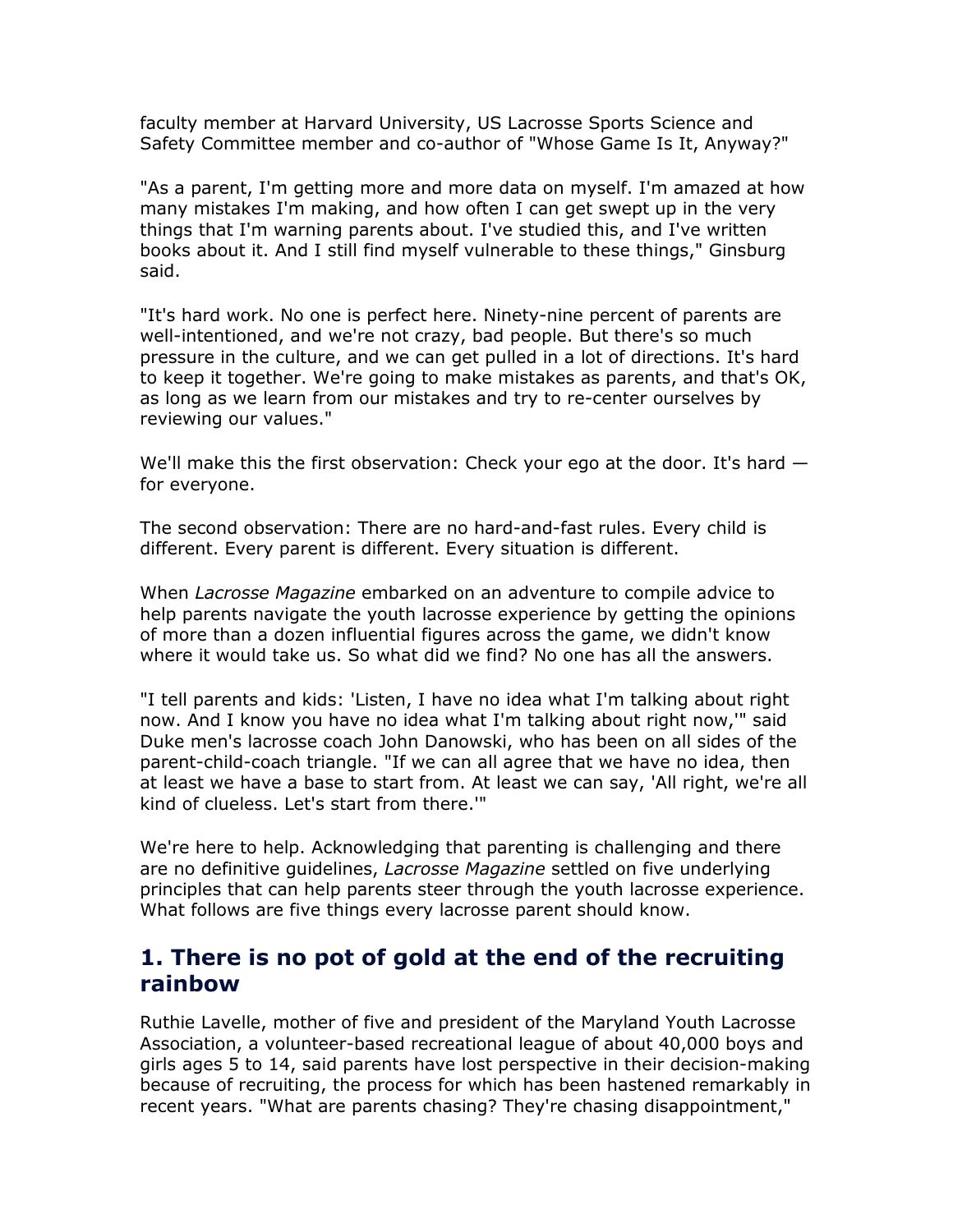Lavelle said. "They think there's a pot of gold, but they're chasing dissatisfaction. They're crazed about it."

Parents vigorously pursue and make great sacrifices — in time, finances and energy — in a competitive quest, hoping to capture an athletic scholarship. The return on investment is not what you think.

"The current culture is suggesting, 'If you just get the right coach, and play in the right program, and play enough hours, you can be great. And you have to pay for it," Ginsburg said. "But the reality is  $-$  if you do the math  $$ there are going to be many disappointed people."

In 2012, there were 61 men's Division I programs, and 92 women's programs. For men, the NCAA maximum number of allowable scholarships is 12.6 over four years. For women, it's 12. Estimates suggest roughly half of these programs are fully funded; some schools have fewer than the allotted total, while Ivy League and service academies do not offer athletic scholarships.

These scholarships most often are divided among players. Denver Outlaws coach Jim Stagnitta, the former Rutgers men's coach and current owner of MVP Lax Camps, joked: "I can think of a handful guys who got full rides, and most of them are named Powell."

Said Virginia men's coach Dom Starsia: "If you take our Tewaaraton Award winners — Matt Ward, Chris Rotelli and Steele Stanwick — and added them all together, it might equal a little more than one full scholarship."

Said Georgetown women's coach Ricky Fried: "There's a misconception of the full ride. They're just not out there."

Any high school athlete has a 6-percent chance of playing college varsity sports in any division and 3.7-percent chance in Division I, according to a recent Wall Street Journal article.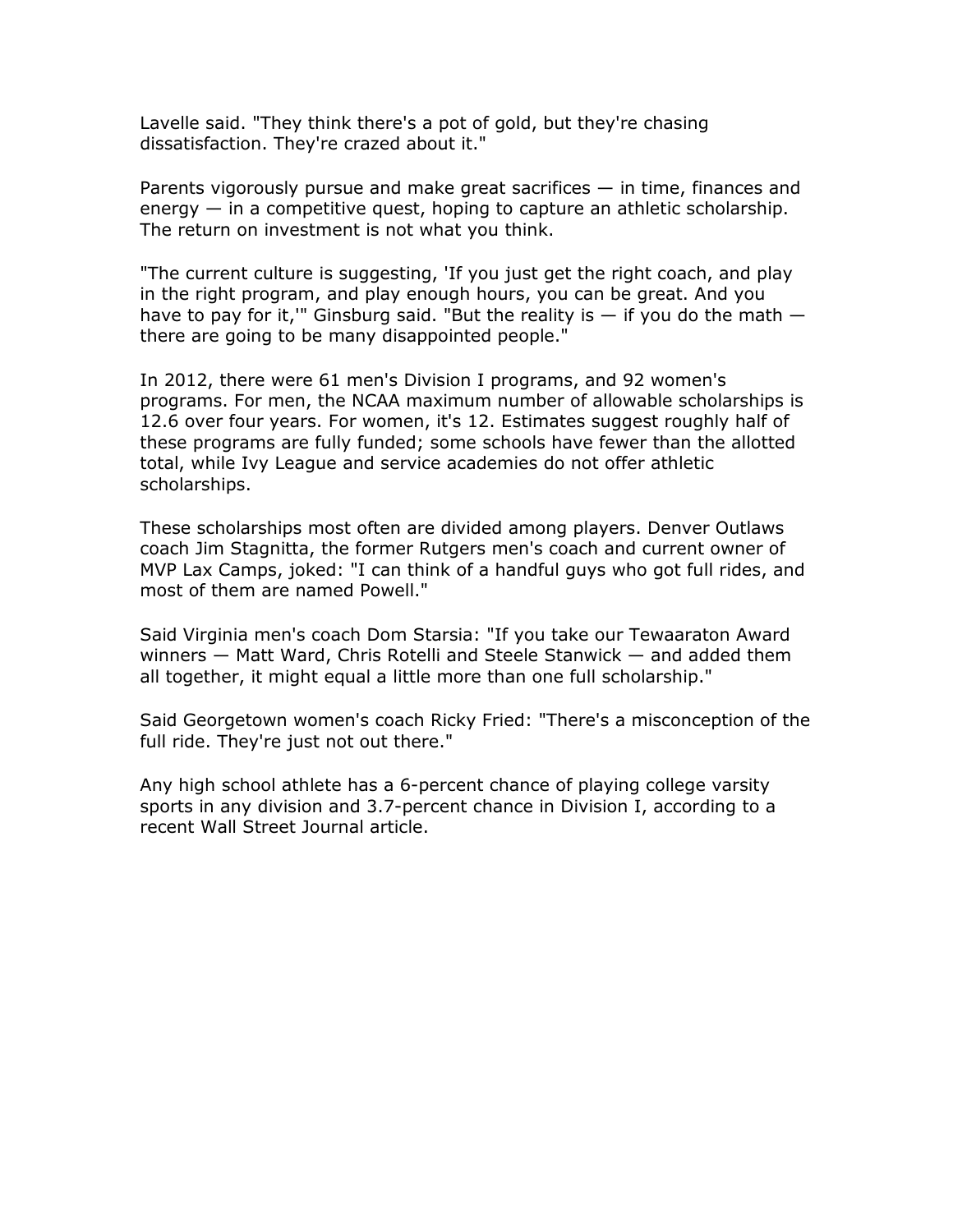

#### **As part of US Lacrosse's effort to develop consistent national rules, the organization developed genderspecific guidebooks to help explain the rules and the rationale behind them.**

"What happens when an athlete has put all his eggs in one basket? It creates a risk of imbalance," Ginsburg said.

## **2. The rules of the game — and why they exist**

Lacrosse has been called the fastest sport on two feet, and the fastestgrowing sport in the country. The result? With an increasing number of new people being introduced to the fast-paced game for the first time, there's uncertainty about the rules that govern the game, and why they're in place.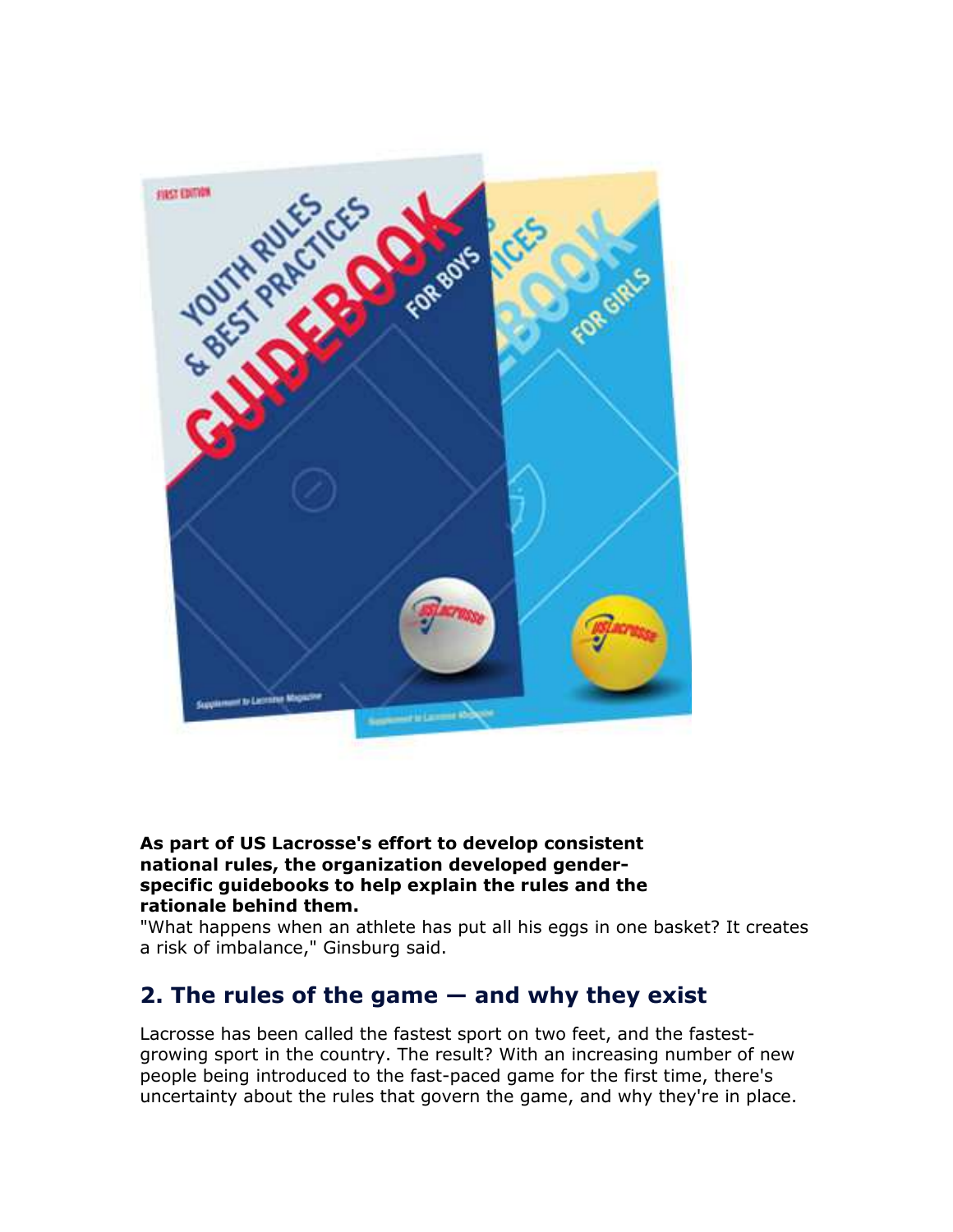Sometimes, this can be frustrating and lead to unsportsmanlike behavior most notably vocal displeasure  $-$  from parents on the sidelines.

Chase Howse, US Lacrosse Youth Rules Committee chair, spent 35 years playing lacrosse and the last 30 officiating the game. His message to parents: "Take whatever time and steps you feel necessary to learn the rules before your son or daughter steps on the field. Is he or she learning from his coaches during practice? Or is it from watching a bunch of fouls being called during a game — often accompanied by howls of displeasure from coaches and fans?"

US Lacrosse, in conjunction with its Sports Science and Safety Committee, in 2012 released the **Youth Rules and Best Practices Guidebooks**. As part of the organization's effort to develop consistent national rules based on the physical, cognitive and psychological development stages of children, US Lacrosse developed these gender-specific guidebooks to help explain the rules and the rationale behind them. The three golden principles: safe, fun and fair.

A reminder from Cathy Russo, US Lacrosse Girls Youth Rules Interpretation chair: "Our No. 1 priority is always to keep the players safe."

The guidebooks — along with the website **uslacrosse.org** — provide a tremendous foundation from which to learn about the game.

Beyond reading the rulebook, US Lacrosse officials and education manager Lucia Perfetti Clark said, "The best way to learn the game is to get out there and do it; some of the best officials are parents." Russo and Clark suggested attending an officials/umpires training course or rules interpretation session, which are often offered through US Lacrosse chapters or affiliated youth organizations.

These sessions can help clarify the most misunderstood rules of each gender's game — which, it should be noted, are significantly different.

On the boys' side, the least understood rules revolve around contact, and there's varying amounts of legal contact allowed at every level of the game. At higher levels, the loose ball push versus push with possession leads to confusion. On the girls' side, shooting space violations and three-second held ball calls are most bewildering.

"In both games, even if a call goes against your team or kid, be happy when officials make calls for safety," Perfetti Clark said.

"And remember, we're all part of the same team," Howse said. "We're all in this together. We're all responsible for creating a positive environment, and we share a big responsibility for imparting a solid sense of the culture of our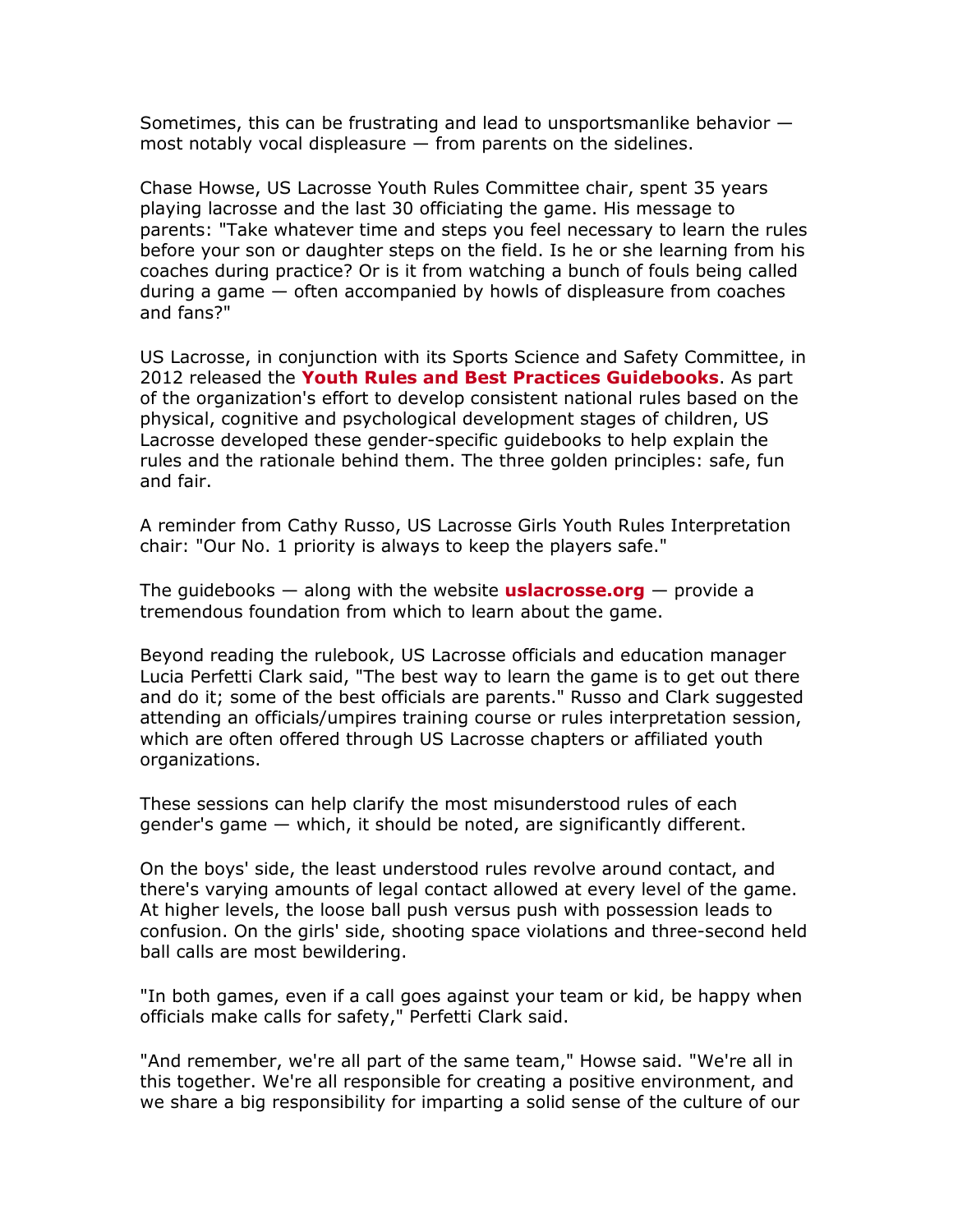

game to the kids that learn to play — and love."

**Cavaliers captain Chris LaPierre epitomizes Virginia coach Dom Starsia's approach of targeting high school athletes who play multiple sports, not just lacrosse.**

© Lee Weissman

### **3. The hazards of sport specialization**

Dom Starsia has developed a reputation. He gets cold calls from coaches and players across the country suggesting their linebacker or point guard might make a great lacrosse player. Starsia, who played football and lacrosse at Brown, is an advocate of multi-sport participation, in an era where media hype is driving parents in the direction of sport specialization.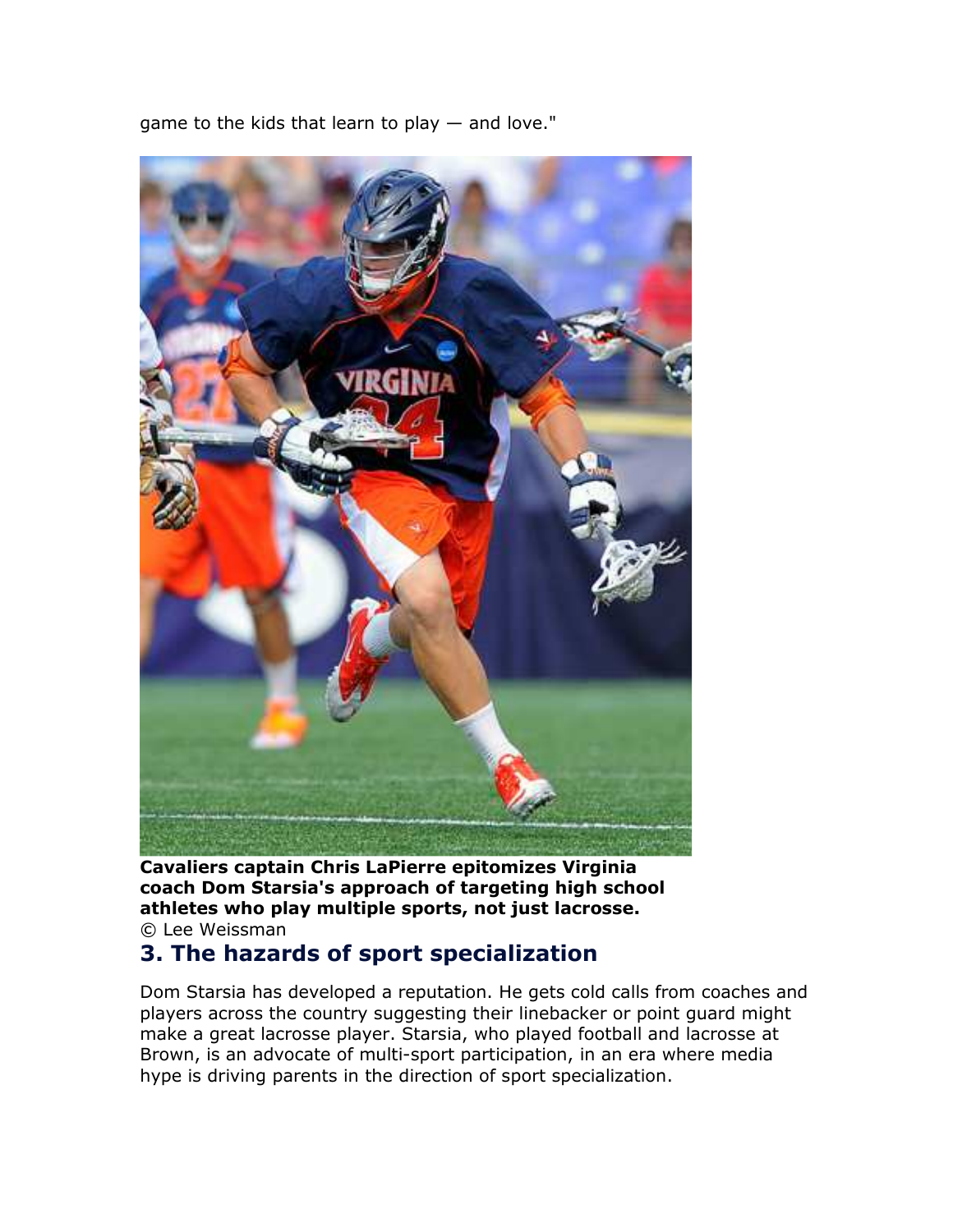"As the game spreads and there's more press coverage and more popularity and more opportunities to profit, you're seeing a greater emphasis on the belief that, 'The earlier the better, the more the better,' of anything, of any sport, of any academic endeavor," Ginsburg said. "But there's not really any definitive evidence that indicates specializing is going to lead to better performance."

Which is why Starsia has gone after players like Chris LaPierre, a former Shawnee (N.J.) High football star who had played lacrosse in the summers for fun, and now is one of the nation's most dynamic players. The Cavaliers' short-stick defensive midfielder was named a second-team All-American in 2012 and **in September was tabbed Virginia's first solo team captain of the Starsia era**.

"There is nothing you can be doing in lacrosse on your own in the fall that would be better for you than going to football or soccer practice every day," Starsia said. "You can go bang a ball against a wall all you want, but how do you become a better team player? By playing other team sports."

Becoming coachable, paying attention to detail, understanding the importance of preparation, working toward a goal, understanding your role and evaluating your performance from playing other sports are "such a huge advantage," Danowski said. "Playing club lacrosse once a week, I don't know if that it's the same."

"You have one time to leave a legacy at your school. You have one time to take advantage of putting on a football helmet or playing soccer," Danowski continued. "When you look back at your school yearbook 40 years from now, would someone say, 'Yeah, that guy was a lacrosse head?' Playing other sports helps develop a wealth of confidence that doesn't come from playing in a meaningless club game in November."

Ginsburg said sport specialization can lead to burnout, overuse injury and fragmentation of friendships. Conversely, participating in multiple sports also helps children develop muscularly, in what four-time U.S. women's national team player Danielle Gallagher, the founder and president of the Long Island Liberty lacrosse club, called "a cross-training theory."

Fried added sport specialization leads to a general lack of "being a kid... Creativity starts to fade away."

## **4. How to be a good consumer of your child's lacrosse experience**

Determining the appropriate level for engagement in your child's experience is tricky, and it's often age-dependent. But at any level, it's important for parents to be good consumers. The best way to do so: Ask respectful but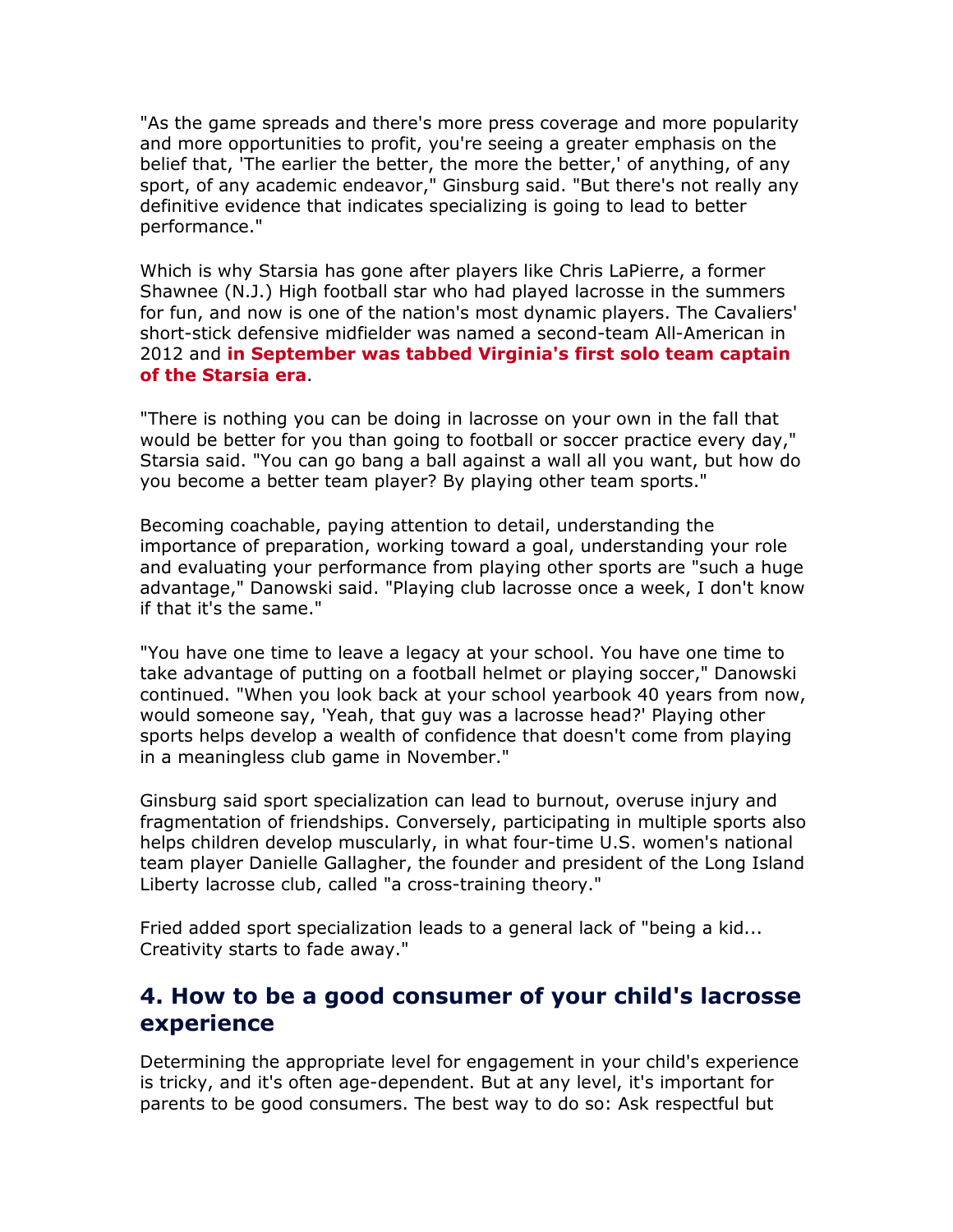pointed questions — of your child, of programs and teams you're considering, and of objective third parties. Related, do your homework and research as much as possible. Don't sit back and wait to learn these things after the fact; actively seek out information.

"This is going to sound really stupid simple," Johns Hopkins women's lacrosse coach Janine Tucker said. First It truly is about communicating with your child."

#### **INSIDE THE NUMBERS Men's Lacrosse**

- High school men's lacrosse players: 162,416
- Division I programs: 61
- NCAA-mandated maximum number of scholarships per program (over four years): 12.6
- Average scholarships per program per year: 3.15
- Average players per recruiting class: 12
- Average estimated scholarship: 26 percent
- Fully-funded programs: 31
- Total scholarships available: 400
- Players receiving some scholarship over four years: 1,450
- Odds of any high school male landing any Division I scholarship: 0.89 percent

#### **Women's Lacrosse**

- High school women's lacrosse players: 112,865
- Division I programs: 92
- NCAA-mandated maximum number of scholarships per program (over four years): 12
- Average scholarships per program per year: 3
- Average players per recruiting class: 9
- Average estimated scholarship: 33 percent
- Fully funded programs: 50
- Total scholarships available: 780
- Players receiving some scholarship over four years: 2,363
- Odds of any high school female landing any Division I scholarship: 2.1 percent

*Sources: NCAA, US Lacrosse data from 2011-12 and estimated projections based on Lacrosse Magazine research*

How well do you know your son or daughter? What is your child capable of athletically? When are they happiest? What's most important to your child? What does your child actually want to do?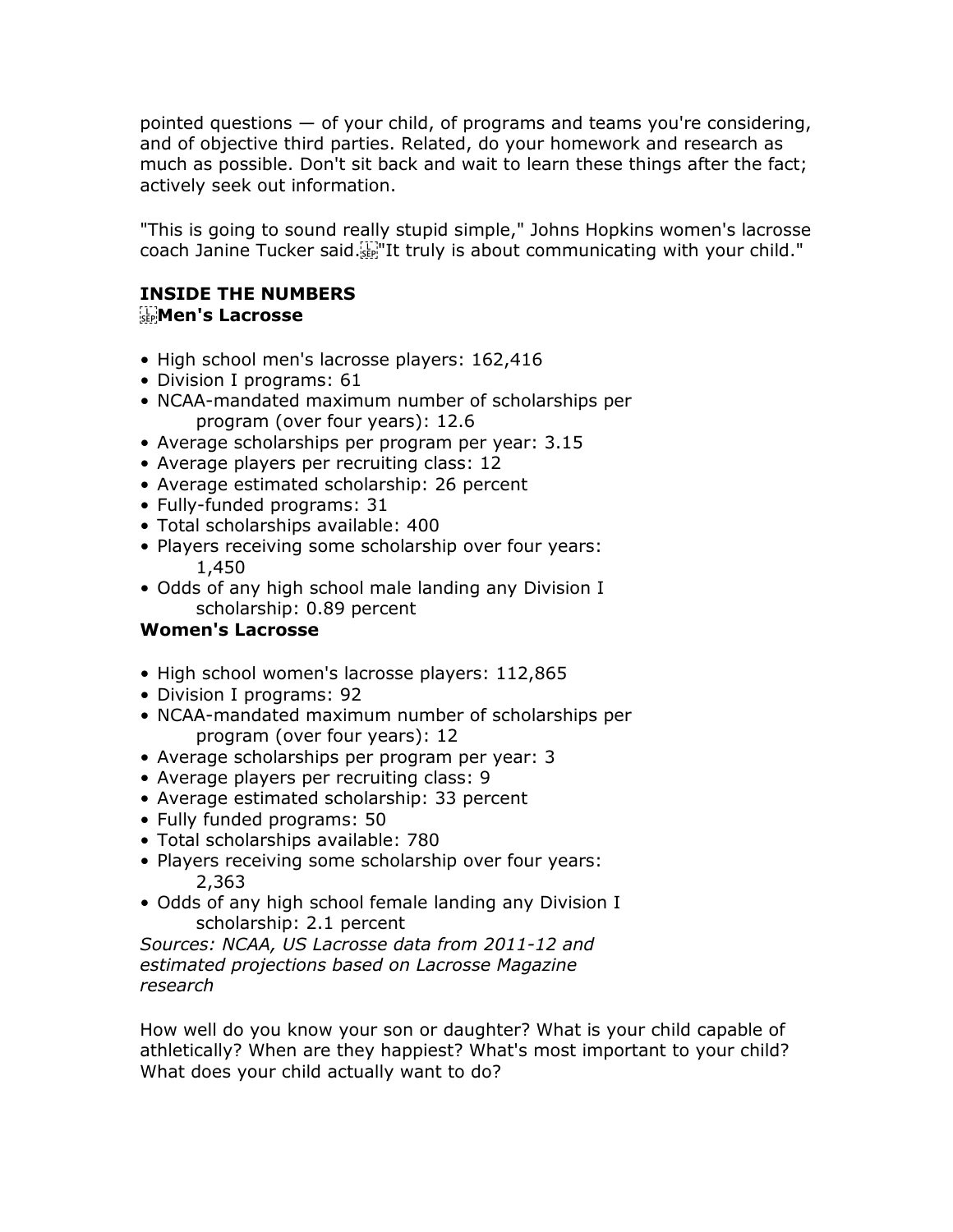"Communication is critical, but it's also paying attention to the signs, listening to coaches and parents who have interaction with out children, getting a sense from them about how our kids enjoy the sport," Ginsburg said. "Do they enjoy it? Are they excited and energetic? Are we seeing them complaining about going to practice?"

What is the age-appropriate level for my child? How competitive are the various levels of play — recreation programs, travel teams, tournaments and club programs? What are the time commitments for each? Several coaches suggested playing at a level where you can learn but contribute.

What is a coach's philosophy? Is the coach certified? Have they had a background check? What are their experiences and background?

How stable is this program? What is a program's philosophy? How many players are on each team? Are there multiple teams within each program? Do kids get equal playing time? The set-up of a program will entirely determine a child's experience for a season.

"Stability of the organization and coaching are two of the most important factors," Lavelle said. "If it's a well-managed league or program, that should first or foremost be a priority."

Are the officials trained and certified? Do they go to training every year? Will the games, tournaments and events have at least two officials at every game? Are safety precautions in place?

How many games/practices in one day, or one weekend, will a team or event require? Are there trainers on site? Will the teams stay in air-conditioned dorms?

And lastly: How much does all this cost? What is financially feasible for your family? The cumulative cost of playing for a club team and participating in recruiting tournaments can quickly exceed \$10,000, especially with programs starting at such young ages. To what end is this money being spent?

Ginsburg suggests evaluating these types of questions on a seasonal basis. He also says having a non-invested third-party can help provide feedback or perspective.

"It's really important that parents have objective adult allies who can help give a sense of perspective," Ginsburg said. "To have an adult — someone with nothing invested in giving you feedback  $-$  say this kind of experience would be valuable for your kid is helpful. We need that kind of additional, objective feedback that we respect."

Sure, that's a lot of questions to ask. But if you haven't considered them  $-$